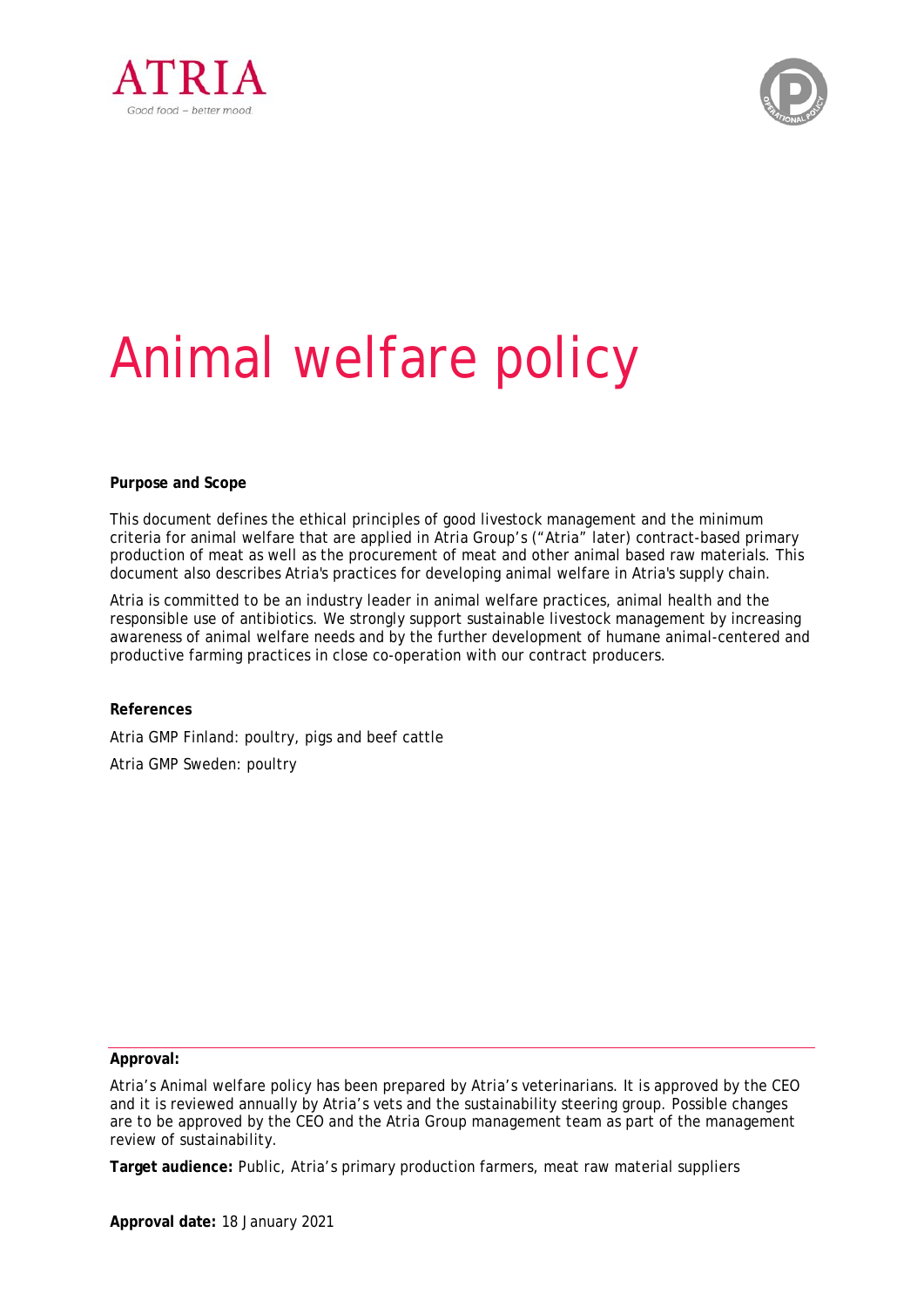

# Defining and developing animal welfare

Atria's organisation responsible for the primary production actively follows the research and development related to animal welfare around the world. Atria also participates in hands-on research aimed at improving animal welfare and sustainable farming practices. The continuous improvement of the animal welfare principles we adhere to and the Atria Good Manufacturing Practices (Atria GMP) is based on scientific evidence and the production results of our own chains.

Atria works with its stakeholders such as contract producers, agriculture associations and authorities and maintains a dialogue with the respective activists to ensure that best practices are maintained and developed in Atria's own contract production and that an adequate level of animal welfare is required in procurement outside Atria's contract production.

#### **Five Freedoms**

The principles we follow in our work in Atria Group are based on the Five Freedoms of animal welfare as stated by the UK Farm Animal Welfare Council (FAWC) in 1979 [Link]:

*"The welfare of an animal includes its physical and mental state and we consider that good animal welfare implies both fitness and a sense of well-being. Any animal kept by man, must at least, be protected from unnecessary suffering.* 

*We believe that an animal's welfare, whether on farm, in transit, at market or at a place of slaughter should be considered in terms of 'five freedoms'. These freedoms define ideal states rather than standards for acceptable welfare. They form a logical and comprehensive framework for analysis of welfare within any system together with the steps and compromises necessary to safeguard and improve welfare within the proper constraints of an effective livestock industry.* 

*1. Freedom from Hunger and Thirst - by ready access to fresh water and a diet to maintain full health and vigour.* 

*2. Freedom from Discomfort - by providing an appropriate environment including shelter and a comfortable resting area.* 

*3. Freedom from Pain, Injury or Disease - by prevention or rapid diagnosis and treatment.* 

*4. Freedom to Express Normal Behaviour - by providing sufficient space, proper facilities and company of the animal's own kind.* 

*5. Freedom from Fear and Distress - by ensuring conditions and treatment which avoid mental suffering."* 

# Animal Welfare criteria in Atria's supply chain

Every animal in Atria's supply chain has been bred in accordance with the animal welfare criteria we have defined based on the "five freedoms". The definitions of the animal welfare criteria and their connection to Atria's contract production and procurement of raw materials are described in Appendix 1.

In addition to the minimum requirements set out in Appendix 1, we have defined more ambitious good manufacturing practices (Atria GMP) for our own contract-based primary production chains in the following business areas:

Atria GMP Finland: poultry, pigs and beef cattle

Atria GMP Sweden: poultry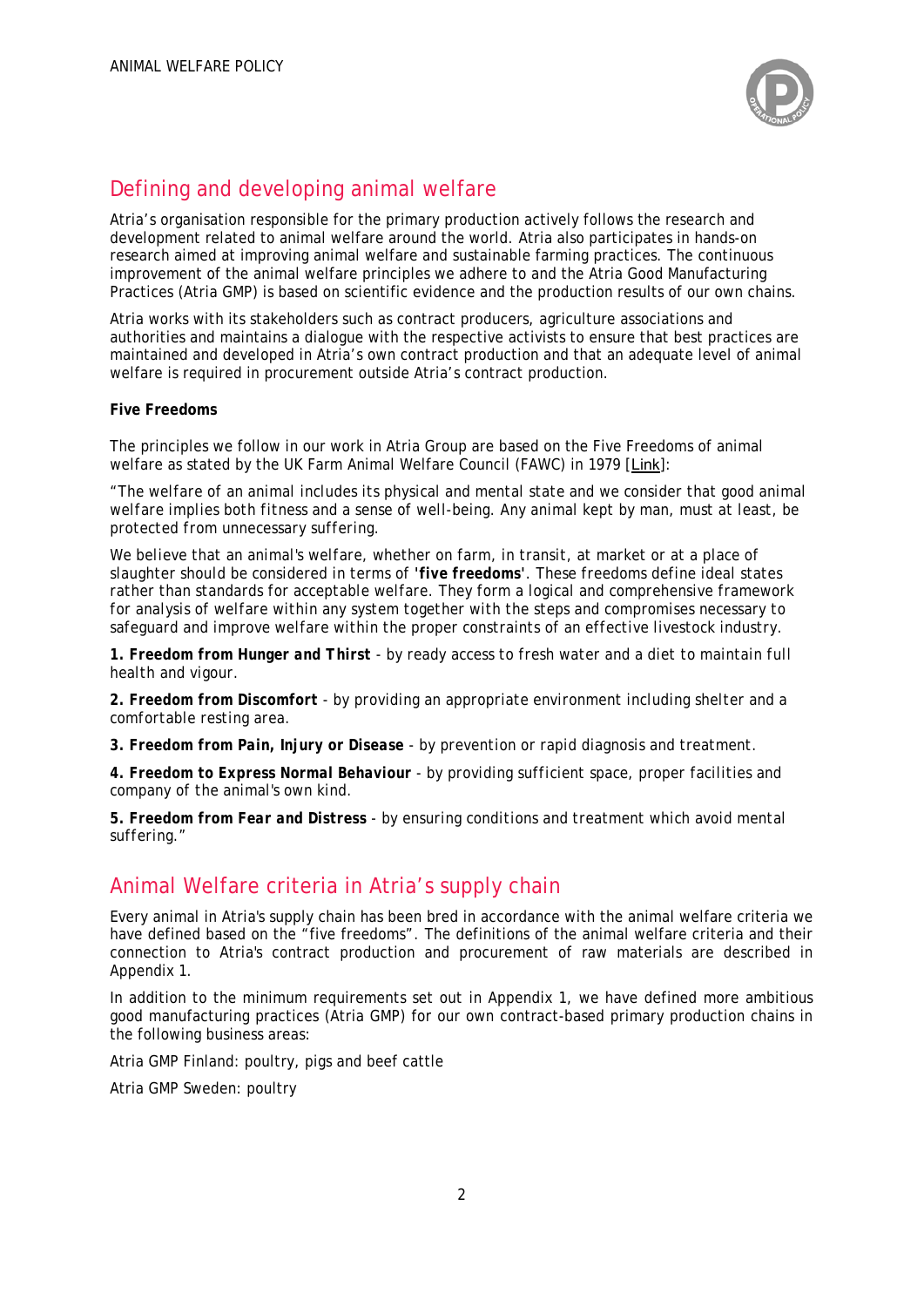

# **Compliance**

#### **Atria's contract-based primary production**

Atria's contract based primary production chains are committed to complying with the specified contract production guidelines, which are not only in line with the EU and national legislation, but are in fact more stringent. This sets a high standard to animal welfare and productivity. Atria GMP documents, for each country and animal production sector, are summaries of the main criteria and the procedures applied in our production.

The verification of the criteria in Atria's contract production is described in the following Atria GMP sections:

- 2.16 Verification of production methods
- 4.1 Measuring and improving animal welfare
- 5.1 Transport management
- 6.7 Control of the slaughter process.

#### **The procurement of meat and other animal based raw materials**

In the procurement of meat and other animal based raw materials, from outside Atria's own contract production, the basic principle is that the animals must be reared according to the respective country's legislation and that the supplier is approved and controlled by the authorities. In addition, compliance with this animal welfare policy is a procurement condition that suppliers must comply with and they must ensure that the minimum animal welfare requirements set out therein are met in their supply chain. Compliance is followed in the procurement processes as part of supplier acceptance and monitoring according to *Atria Sourcing Policy*.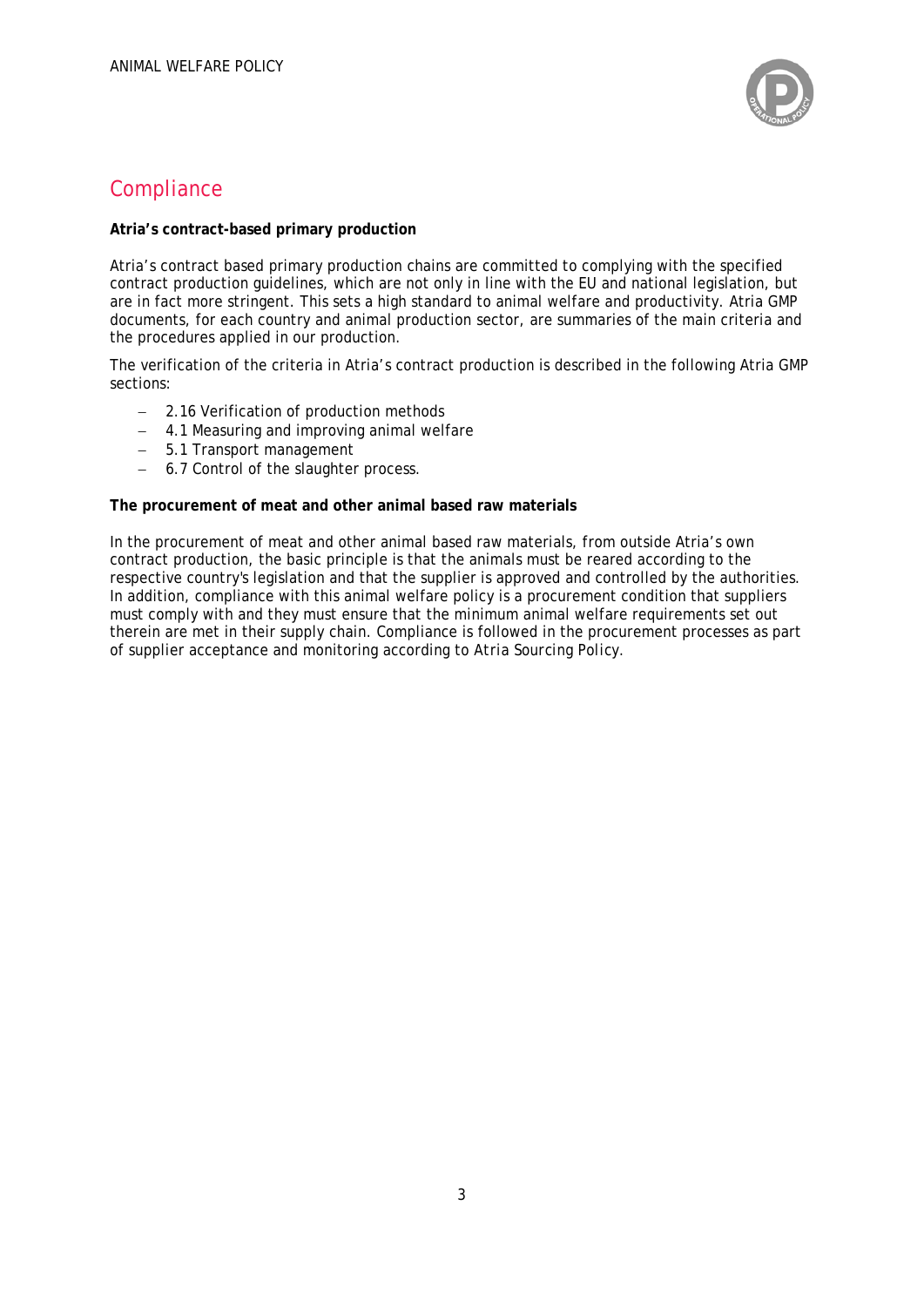

# Animal Welfare criteria in Atria' supply chain

**The procurement criteria** set a minimum level of requirements that can be verified in the procurement process. The raw material supplier must provide a statement explaining how the criteria are met in its production chain.

The references to **Atria GMP** communicate the connection to Atria GMP documents where meeting the discussed criteria is described in more detail.

#### **1. Freedom from Hunger and Thirst**

| Description                                                                                                                                                   | Procurement criteria                                                                                                                                                                                                                                                                                                                                                                            | <b>Atria GMP</b>                                                                            |
|---------------------------------------------------------------------------------------------------------------------------------------------------------------|-------------------------------------------------------------------------------------------------------------------------------------------------------------------------------------------------------------------------------------------------------------------------------------------------------------------------------------------------------------------------------------------------|---------------------------------------------------------------------------------------------|
| Every individual animal has<br>access to high quality water<br>and feed. Animal feeding is<br>designed to maintain the<br>health and vigour of the<br>animal. | Unlimited supply of high-quality<br>$\overline{\phantom{0}}$<br>drinking water.<br>Documented feeding plans ensure the<br>$\overline{\phantom{0}}$<br>nutritional quality of feed in<br>compliance with the physiological<br>needs of the animals.<br>The design of the feeding system<br>$\overline{\phantom{0}}$<br>ensures that there is no extra stress<br>related to feeding and drinking. | 2. The practices at the<br>farm: 2.8-2.12<br>5. Transportation: 5.4<br>6. Slaughtering: 6.2 |

### **2. Freedom from Discomfort**

| Description                                                                                                                                                       | Procurement criteria                                                                                                                                                                                                                                                                   | Atria GMP                                                                                              |
|-------------------------------------------------------------------------------------------------------------------------------------------------------------------|----------------------------------------------------------------------------------------------------------------------------------------------------------------------------------------------------------------------------------------------------------------------------------------|--------------------------------------------------------------------------------------------------------|
| Housing systems that provide<br>a comfortable and safe<br>environment which meets<br>both the most important<br>physical and behavioural<br>needs of the animals. | Adequate temperature, humidity and<br>air quality is assured, e.g. through<br>heating, cooling and ventilation<br>systems.<br>The living environment is kept dry<br>—<br>and clean.<br>Transportation and slaughtering<br>facilities are in compliance with<br>respective legislation. | 2. The practices at the<br>farm: 2.5; 2.6; 2.14<br>5. Transportation: 5.2; 5.4<br>6. Slaughtering: 6.2 |

## **3. Freedom from Pain, Injury or Disease**

| <b>Description</b>                                                                                                       | Procurement criteria                                                                                                                                                                                                                                                                                                                             | Atria GMP                                   |
|--------------------------------------------------------------------------------------------------------------------------|--------------------------------------------------------------------------------------------------------------------------------------------------------------------------------------------------------------------------------------------------------------------------------------------------------------------------------------------------|---------------------------------------------|
| Optimal health and<br>healthcare. Absence of severe<br>diseases. Safe and health<br>promoting production<br>environment. | A farm has a healthcare plan made by<br>-<br>farm veterinarian enabling<br>proper disease prevention and<br>$\circ$<br>minimal use of antibiotics.<br>o rapid and accurate diagnostic<br>and treatment of diseases and<br>injuries.<br>If necessary, antibiotics are<br>-<br>prescribed, administered and<br>recorded with veterinary oversight: | 3. Physical alterations<br>4. Animal health |